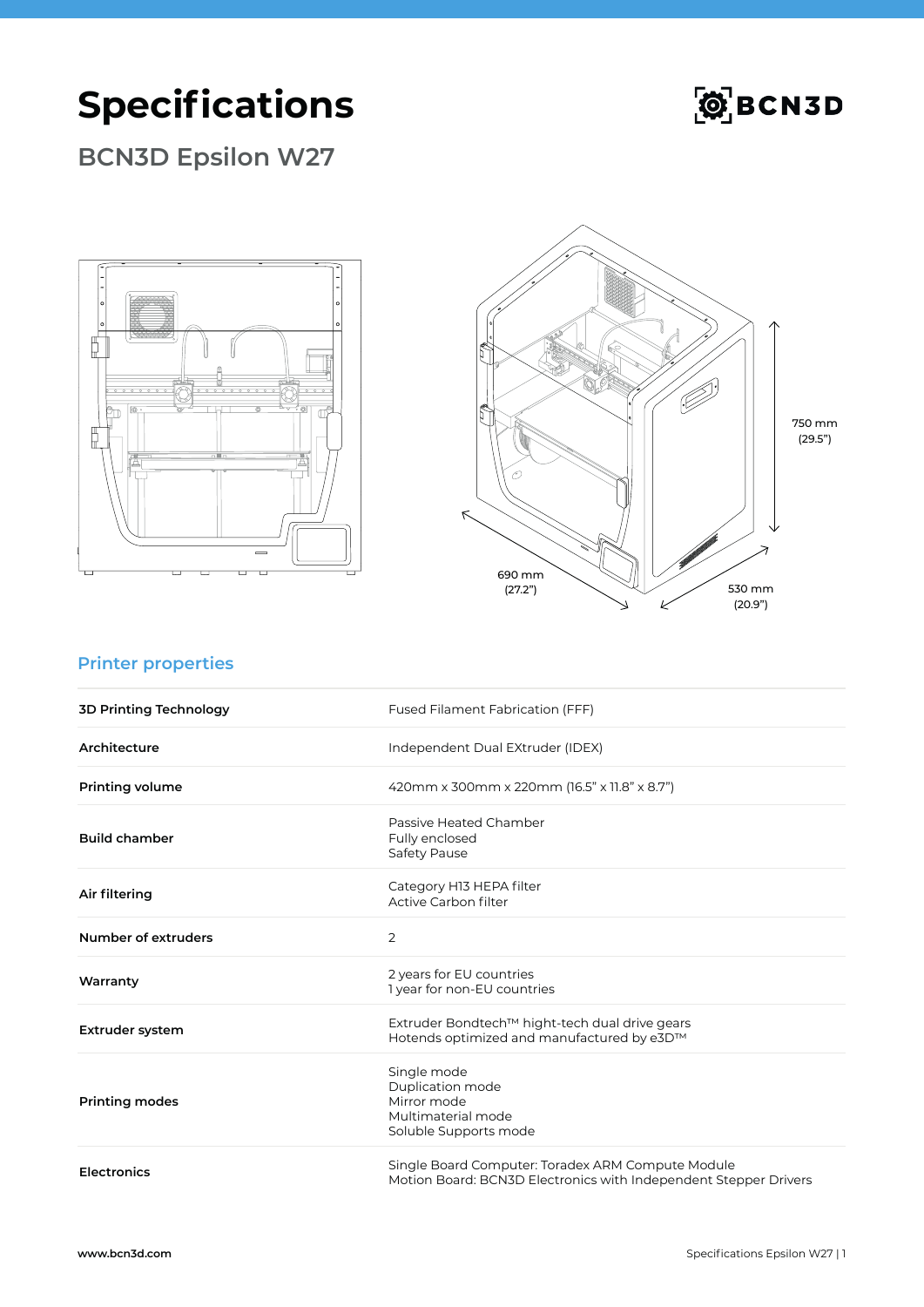## **Specifications**



**BCN3D Epsilon W27**

#### **Printer properties**

| <b>Firmware</b>                | <b>BCN3D Embedded Linux distribution</b><br><b>BCN3D Epsilon - Marlin</b>                                                                                         |
|--------------------------------|-------------------------------------------------------------------------------------------------------------------------------------------------------------------|
| <b>Heated bed</b>              | Silicone thermal pad                                                                                                                                              |
| Screen                         | 5" full color capacitive touchscreen                                                                                                                              |
| <b>Supported languages</b>     | Spanish<br>English<br>German<br>French<br>Italian<br>Japanese<br>Portuguese<br>Chinese                                                                            |
| <b>Supported files</b>         | *.gcode                                                                                                                                                           |
| Operating sound                | 49dB                                                                                                                                                              |
| Nozzle diameter                | Brass nozzle: 0,4mm (default)   0,6mm   0,8mm   1,0mm<br>Hotend X: 0,6mm                                                                                          |
| <b>Certifications</b>          | CE / FCC                                                                                                                                                          |
| Connectivity                   | Offline printing: SD card<br>Online printing: WiFi or Ethernet (through BCN3D Cloud)                                                                              |
| <b>Materials</b>               |                                                                                                                                                                   |
| <b>Filament diameter</b>       | $2,85 \pm 0,05$ mm                                                                                                                                                |
| <b>Compatible materials</b>    | Standard materials: PLA, Tough PLA, PET-G, TPU 98A, PVA, BVOH<br>Technical materials: ABS, PP, PA<br>Composite materials (only with Hotend X): PP GF30, PAHT CF15 |
| Open filament system           | Yes                                                                                                                                                               |
| <b>Physical properties</b>     |                                                                                                                                                                   |
| <b>Overall dimensions</b>      | 690mm (W) x 530mm (D) x 750mm (H) (27.2" x 20.9" x 29.5")                                                                                                         |
| Weight                         | 33kg (72.7 lb)                                                                                                                                                    |
| <b>Shipping box dimensions</b> | 800mm (W) x 600mm (D) x 1230mm (H) (31.5" x 23.6" x 48.4")                                                                                                        |
| Shipping weight                | 60kg (132.3 lb)                                                                                                                                                   |
| Shipping method                | Half Europallet                                                                                                                                                   |